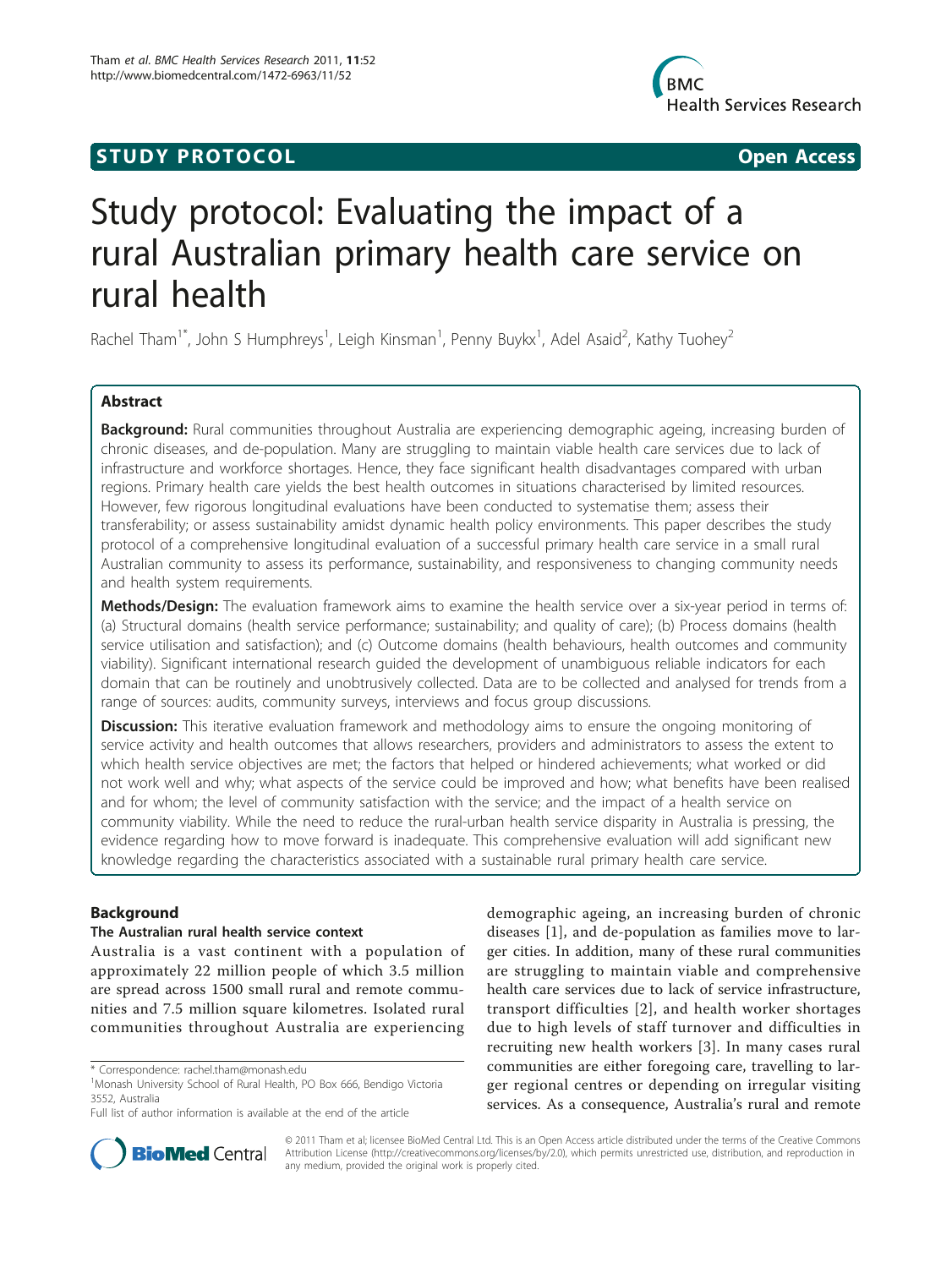communities face significant health service disadvantages compared with metropolitan regions [[4\]](#page-5-0).

The vast distances separating small communities throughout rural Australia provide enormous challenges for authorities responsible for servicing population health needs as there are conflicts between ensuring operational efficiency and cost-minimisation, whilst maintaining effective and equitable delivery of accessible health services. Traditional urban health service models are proving to be unsustainable. Undoubtedly, there is no "one-size-fits-all" solution to meeting the diverse health needs of rural Australian residents and the range of service models needed is likely to vary between communities. Hence it is necessary to investigate models of health service delivery to ensure equitable access to care and reduce the health differential between rural and metropolitan people [\[5\]](#page-5-0).

Research has shown that a primary health care approach yields the best health outcomes in situations characterised by limited resources [\[6](#page-5-0)]. As a result, the need for sustainable comprehensive primary health care, characterised by multi-disciplinary team approaches, is urgent in rural communities. In response, a wide variety of innovative health care models have evolved and been trialled in rural and remote areas [\[3](#page-5-0)]. However, whilst research has identified the requirements for sustainable rural and remote primary health care services [[7\]](#page-5-0), few rigorous longitudinal evaluations have been conducted to systematise them over time; assess their transferability to other regions [[8\]](#page-5-0); assess how health services continually evolve to address ongoing changes in the external environment; monitor the effect of comprehensive primary health care on health service utilisation behaviour and health literacy of their communities [\[9\]](#page-5-0); or better understand how or when primary health care services can redress the poorer rural health status.

Given these gaps in knowledge it is vital to understand which rural health services 'work well, where and why' and are sustainable over the long-term in order to inform rural health service policy, assist with planning sustainable health services in other rural communities [\[10](#page-5-0)] and contribute to the equitable delivery of health care services that are likely to bring about improved health outcomes.

This paper describes the study protocol of a comprehensive longitudinal evaluation of a successful primary health care service located in a small rural Australian community to assess its performance, sustainability over time, responsiveness to changing community needs and health system requirements, and its impact on community health behaviours, health outcomes and community viability.

### Methods/Design

#### Setting: The Elmore Primary Health Service (EPHS)

The EPHS is located at Elmore in central Victoria (Australia) 170 kilometres from the capital city, Melbourne. While the

population in Elmore in 2006 was only 693 [[11](#page-5-0)], the EPHS provides care to nearly 3,000 patients from surrounding districts up to 125 kilometres from Elmore. The EPHS is a single-entry point, comprehensive primary health care model formed in 2001 by a partnership between the private medical practice and the local, publicly funded, community health services after the closure of the local hospital and loss of the local doctor in 1994. The model combines health care, community coordination and outreach services, is financed by public and private funding and is delivered by a multidisciplinary team of, amongst others, doctors, nurses, physiotherapists, psychologists and podiatrists [\[12](#page-5-0)]. This service has grown in contrast to the rural national trend of service closures [\[13\]](#page-5-0) and can be an exemplar for other communities to emulate.

# Evaluation framework: domains, components and indicators

The longitudinal evaluation framework evolved from Donabedian's quality of care paradigm linking structure, process and outcome [\[14](#page-5-0)] and a conceptual framework for primary health care performance assessment developed originally by Sibthorpe [[15\]](#page-5-0), as reported in another publication [[16](#page-5-0)]. This evaluation aims to examine the health service over a six year period in terms of:

- a. Key structural domains:
- Health service performance characteristics;
- The sustainability of the health service organisation and function; and

• Quality of care that the service provides across the health promotion, treatment and rehabilitation spectrum.

- b. Key process domain:
- The effect of the service on health service utilisation and satisfaction.
- c. Key outcome domain:
- The effect of the service on health behaviours, health outcomes and community viability.

A key aspect of the evaluation was the identification and development of unambiguous sentinel indicators for each component of these key domains that can be reliably and validly operationalised so that data can be routinely collected and the health service monitored over time. The recent health systems reform process being undertaken in Australia has highlighted the difficulties in developing appropriate and valid accountability and performance benchmarks [\[17](#page-5-0)]. Despite potential indicators being easily identified on the conceptual level, it can be extremely difficult to operationalise them in forms for which data can be routinely and unobtrusively collected whilst being beneficial to health outcomes and health services. Hence our indicator selection was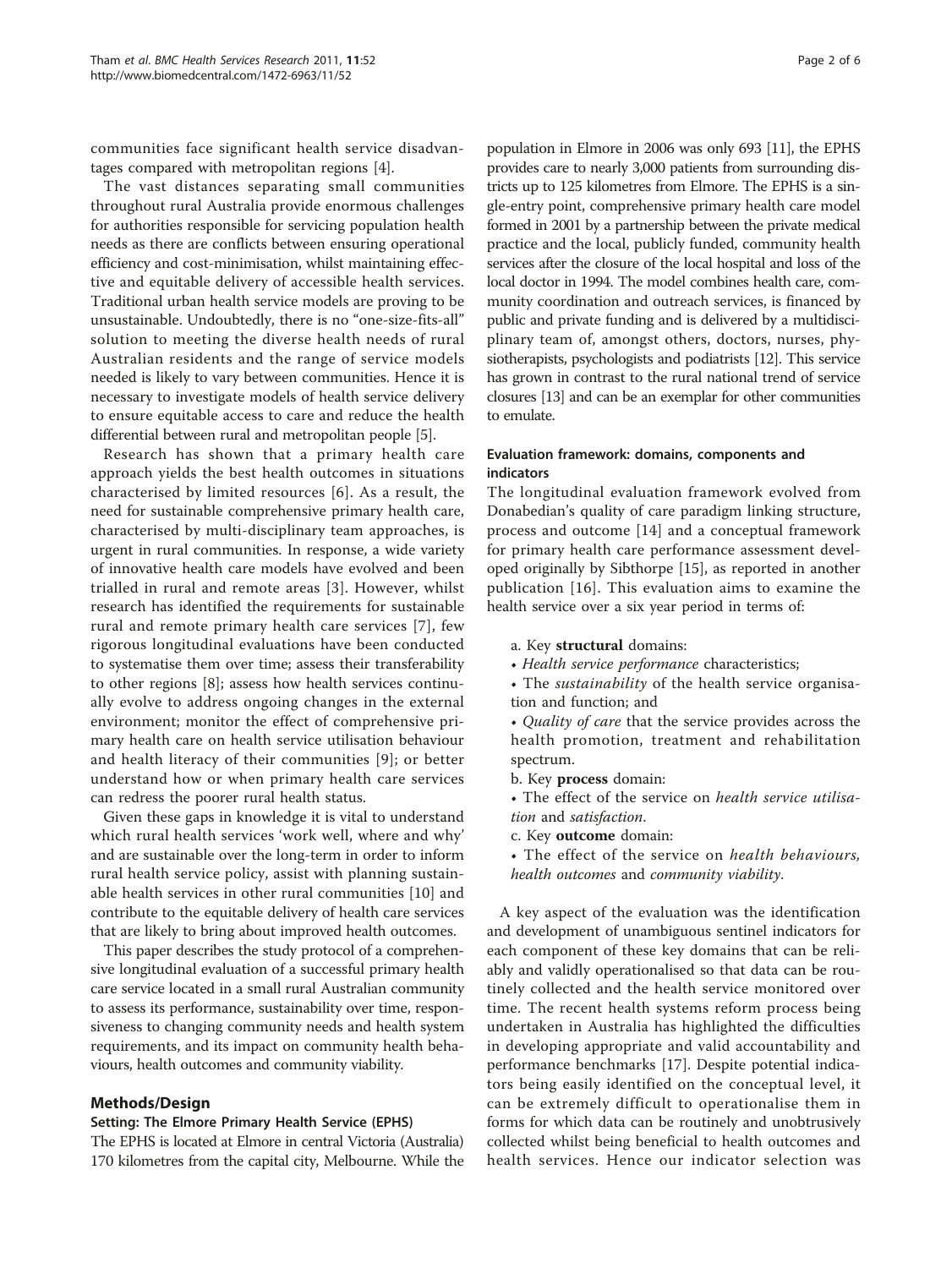guided by significant health services research conducted by the Canadian Institute for Health Information [[18](#page-5-0)]; the Australian National Health Performance Committee [[19](#page-5-0)]; the Australian National Health and Hospital Reform Commission [\[17](#page-5-0)]; the Royal Australian College of General Practitioners [\[20](#page-5-0)]; the Australian Institute of Health and Welfare [[21\]](#page-5-0); and Wakerman et al [[22](#page-5-0)].

Drawing on this evidence, sentinel indicators for assessing the structural domains: health service performance (Table 1); sustainability (Table [2](#page-3-0)); and quality of care (Table [3\)](#page-3-0), were developed in accord with the evaluation framework. As described in each table, each domain is divided into components, for which sentinel indicators were selected based on their technical merits and validity as identified in the research literature and their applicability in the health service setting [\[23](#page-5-0)] - that is,

the data can be routinely collected, validated, and extracted reliably from the data sources identified for this study (health service record audits, community surveys, interviews and focus group discussions).

To evaluate the impact of the EPHS on health service utilisation, community viability and satisfaction in Elmore and its hinterland, sentinel indicators include: community participation within health service planning; community experience of and satisfaction with health services; indicators of population composition and growth, employment trends, and health service multiplier effects in the local economy [[24\]](#page-5-0).

#### Data sources

The quantitative data for indicators of health service performance, sustainability and quality are being obtained by

|  |  |  | <b>Table 1 Health Service Performance Domain</b> |  |
|--|--|--|--------------------------------------------------|--|
|--|--|--|--------------------------------------------------|--|

|                   | Components Reason for selection                                                                                                              | Sentinel indicator items selected                                                                                                    | Data<br>source               | <b>References</b>                               |
|-------------------|----------------------------------------------------------------------------------------------------------------------------------------------|--------------------------------------------------------------------------------------------------------------------------------------|------------------------------|-------------------------------------------------|
| Accessible        | The importance of geographical proximity to<br>services; and timely and affordable access to<br>routine and emergency care.                  | • Distance to nearest GP                                                                                                             | Survey                       | AIHW [21]                                       |
|                   |                                                                                                                                              | • Distance to usual GP                                                                                                               | Survey                       |                                                 |
|                   |                                                                                                                                              | • Operating hours                                                                                                                    | Audit                        | Campbell S [26]                                 |
|                   |                                                                                                                                              | • After hours services                                                                                                               | Survey                       | CIHI [18]                                       |
|                   |                                                                                                                                              | • Availability of emergency care                                                                                                     | Survey/<br>Audit             | RACGP [20]                                      |
|                   |                                                                                                                                              | • Availability of bulk-billing                                                                                                       | Audit                        | AIHW [21]                                       |
|                   | <b>Appropriate</b> To assess the comprehensiveness of services in<br>dealing with a whole of health approach to health<br>care.              | • Availability of disease prevention, health<br>promotion, early identification, sub-acute, acute<br>and rehabilitation services.    | Audit                        | AIHW [21] CIHI<br>[18] NHHRC [17]<br>RACGP [20] |
|                   |                                                                                                                                              | • Availability of female GPs                                                                                                         | Audit                        | AIHW [21]                                       |
| <b>Effective</b>  | To assess extent to which a service's disease<br>prevention interventions are achieving the desired<br>results within an expected timeframe. | · Immunisation coverage                                                                                                              | Audit                        | NHHRC [17]                                      |
|                   |                                                                                                                                              | · Cervical cancer screening coverage                                                                                                 | Audit                        |                                                 |
|                   |                                                                                                                                              | · Use of chronic disease registries for diabetes<br>mellitus, asthma and hypertension for timely<br>planning and disease management. | Audit                        | Campbell S [26];<br>CIHI [18]                   |
| Responsive        | To assess the extent to which respectful care is<br>provided that promotes dignity, privacy, safety and<br>community empowerment.            | · Service response to cultural and other specific<br>needs of people utilising the service                                           | Interviews                   | RACGP [20]                                      |
|                   |                                                                                                                                              | • Community input into service planning                                                                                              | Interviews<br>Focus<br>group | NZRCGP [27],<br>RACGP [20]                      |
| <b>Continuous</b> | The importance of providing uninterrupted,<br>coordinated care across programs, providers, and<br>organisations over time                    | • Choice of GP or nurse                                                                                                              | Survey                       | RACGP [20]                                      |
|                   |                                                                                                                                              | • Age-specific health assessments                                                                                                    | Audit                        | CIHI [18]                                       |
|                   |                                                                                                                                              | • 45 year old health check                                                                                                           |                              |                                                 |
|                   |                                                                                                                                              | • Use of integrated care plans for diabetes,<br>asthma and depression                                                                | Audit                        |                                                 |
|                   |                                                                                                                                              | • Use of recall and reminder systems                                                                                                 | Audit                        | RACGP [20]                                      |
| <b>Efficient</b>  | The importance of achieving desired results with<br>the most cost-effective use of service resources.                                        | • Electronic billing system                                                                                                          | Audit                        | RACGP [20]                                      |
|                   |                                                                                                                                              | · Electronic medical records                                                                                                         | Audit                        | RACGP [20]                                      |
|                   |                                                                                                                                              |                                                                                                                                      |                              |                                                 |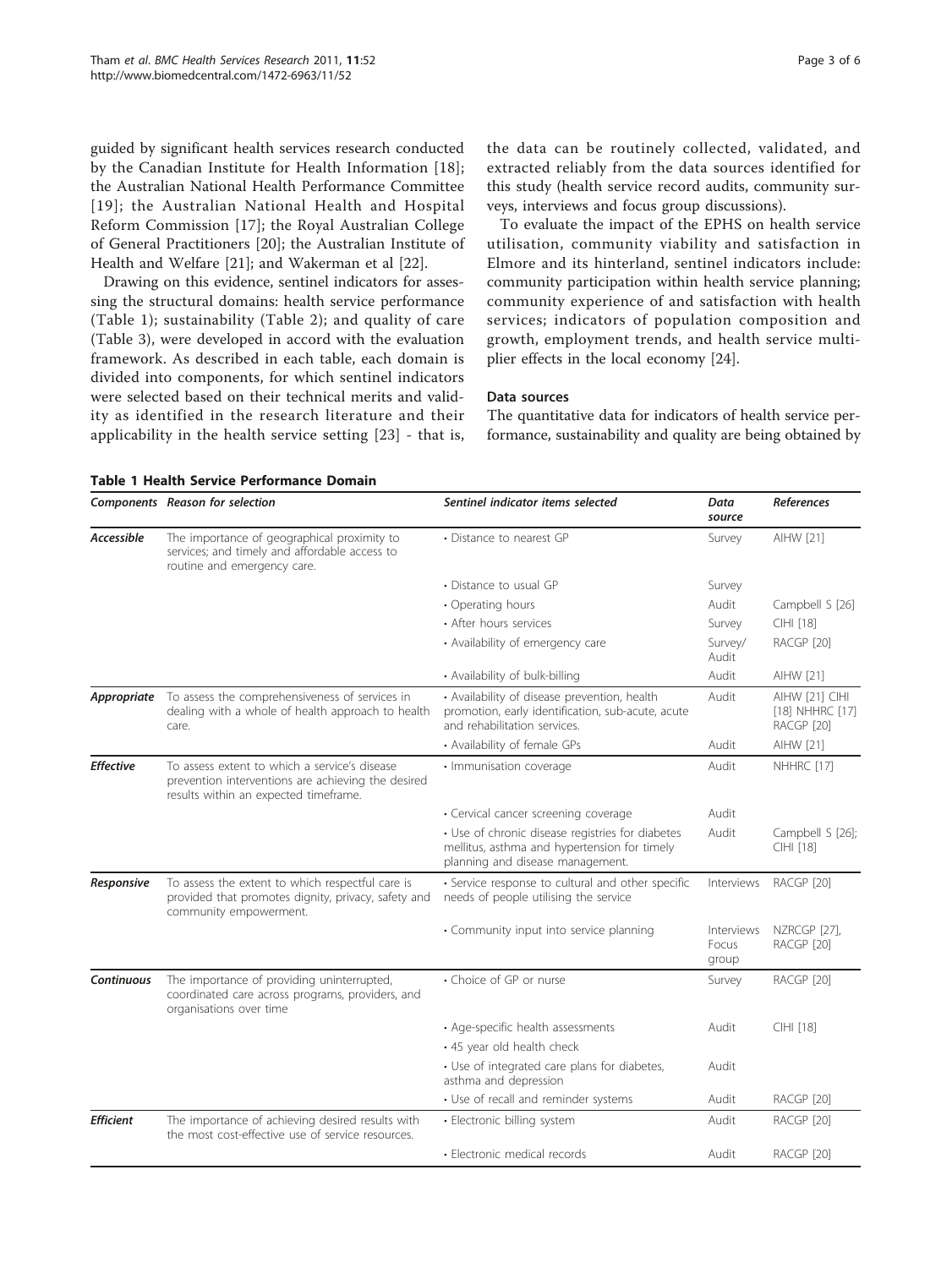# <span id="page-3-0"></span>Table 2 Sustainability Domain

| <b>Components</b>                              | <b>Reason for selection</b>                                                                                                                                                                                               | Sentinel indicator items                                                                                                                                             | Data source                 | <b>References</b>                                    |
|------------------------------------------------|---------------------------------------------------------------------------------------------------------------------------------------------------------------------------------------------------------------------------|----------------------------------------------------------------------------------------------------------------------------------------------------------------------|-----------------------------|------------------------------------------------------|
| <b>Workforce</b>                               | The importance of having a workforce that is<br>appropriate in number, volume and distribution<br>and is responsive to emerging needs.                                                                                    | • Staff profile- Numbers and FTE.<br>• Staff length of stay<br>· Succession planning<br>• CPD activities                                                             | Audit<br>Interview<br>Audit | <b>AIHW [21]</b><br>Wakerman<br>[22] RACGP<br>$[20]$ |
| Linkages                                       | Efficient and effective co-ordination between<br>providers and between services is essential for<br>continuity of care and service sustainability.                                                                        | • Centralised electronic medical records<br>• Care integrated with external agencies and<br>mainstream programs                                                      | Audit/Interview             | Wakerman<br>et al [22];<br>CIHI [18];                |
| <b>Infrastructure</b>                          | Infrastructure and ICT needs to be appropriate<br>to the service, its catchment population and<br>monitoring and reporting requirements.                                                                                  | • Uptake of Information and Communication<br>Technology (ICT)                                                                                                        | Audit                       | CIHI [18]:<br>Wakerman<br>et al [22]                 |
| <b>Funding</b>                                 | Financing and provider remuneration should be<br>appropriate, sustainable and clearly identified<br>within program budgets to maximise service<br>efficiencies and adequate to meet identified<br>community health needs. | • Funding sources: public, private, other<br>· Service providers' remuneration methods                                                                               | Audit<br>Audit              | Wakerman<br>et al [22]<br>CIHI [18]                  |
| Governance.<br>management<br>and<br>leadership | Good governance and leadership have been<br>identified to be integral to service sustainability                                                                                                                           | • Governance structure and processes and a risk<br>management plan in relation to service<br>sustainability need to be clearly defined,<br>implemented and reviewed. | Interview/<br>documentation | RACGP [20],<br>Wakerman<br>et al [22]                |
|                                                |                                                                                                                                                                                                                           | • Level of accreditation                                                                                                                                             | Audit                       | NHPC [19]                                            |

an annual comprehensive health service record audit and biennial community surveys. These quantitative data will be analysed using descriptive statistics that monitor trends over the period of the study.

The comprehensive health service audit is examining medical record data, billing and financial data, human resources records, registry data (e.g. Australian Childhood Immunisation Register and the Victorian Cervical Cytology Register) and government reports to the practice (e.g. Practice Incentive Payments and Service Incentive Payments). All data are being extracted by an EPHS practice nurse and provided in a de-identified and

| <b>Components</b>                                             | <b>Reason for selection</b>                                                                                                                                                                             | Sentinel indicator items                                         | Data<br>source | <b>References</b>               |
|---------------------------------------------------------------|---------------------------------------------------------------------------------------------------------------------------------------------------------------------------------------------------------|------------------------------------------------------------------|----------------|---------------------------------|
| <b>Primary prevention</b>                                     |                                                                                                                                                                                                         |                                                                  |                |                                 |
| Cervical cancer screening                                     | Cervical smear tests improve the early detection and treatment of<br>cervical cancer and improve survival and quality of life.                                                                          | Cervical cancer screening<br>coverage                            | Audit          | <b>NHHRC</b> [17]               |
| Immunisation                                                  | Immunisation is a very important public health measure that can<br>prevent the spread of common infectious diseases that cause<br>significant morbidity and mortality.                                  | Immunisation coverage:                                           | Audit          | AIHW [21],<br>NHHRC [17]        |
|                                                               |                                                                                                                                                                                                         | • Children                                                       |                |                                 |
|                                                               |                                                                                                                                                                                                         | • Older adults (65<br>$+\veeears)$                               |                |                                 |
|                                                               |                                                                                                                                                                                                         | • Aboriginal and Torres<br>Strait Islanders                      |                |                                 |
| Secondary prevention                                          |                                                                                                                                                                                                         |                                                                  |                |                                 |
| Recording of modifiable<br>risk factors in medical<br>records | Many common chronic diseases are preventable if the risk factors<br>are identified and managed so that there can be improved health<br>status and reduced health inequalities and need for health care. | • Smoking status                                                 | Audit          | AIHW [21]<br>Broemeling<br>[10] |
|                                                               |                                                                                                                                                                                                         | • Body Mass Index                                                |                |                                 |
|                                                               |                                                                                                                                                                                                         | • Alcohol use                                                    |                |                                 |
|                                                               |                                                                                                                                                                                                         | • Blood pressure                                                 |                |                                 |
| Treatment goals and<br>outcomes                               |                                                                                                                                                                                                         |                                                                  |                |                                 |
| Safety                                                        | Minimizing or eliminating inappropriate prescribing improves<br>quality of care and health outcomes.                                                                                                    | Safety - Risk management<br>plan and use of medication<br>alerts | Audit<br>Audit | RACGP [20]                      |
| Diabetes mellitus                                             | The percentage of patients with diabetes mellitus for whom the<br>ideal treatment goal of $HbA1c^* < 7%$ is met.                                                                                        | Management of diabetes<br>mellitus (HbA1c readings)              | Audit          | CIHI [18]<br><b>NHHRC</b> [17]  |

# Table 3 Quality of Care Domain

\* HbA1c is a test that measures the amount of glycosylated haemoglobin in the blood - levels below 6% are normal; a person with diabetes mellitus should aim to keep their levels below 7% to reduce the risk of diabetic complications.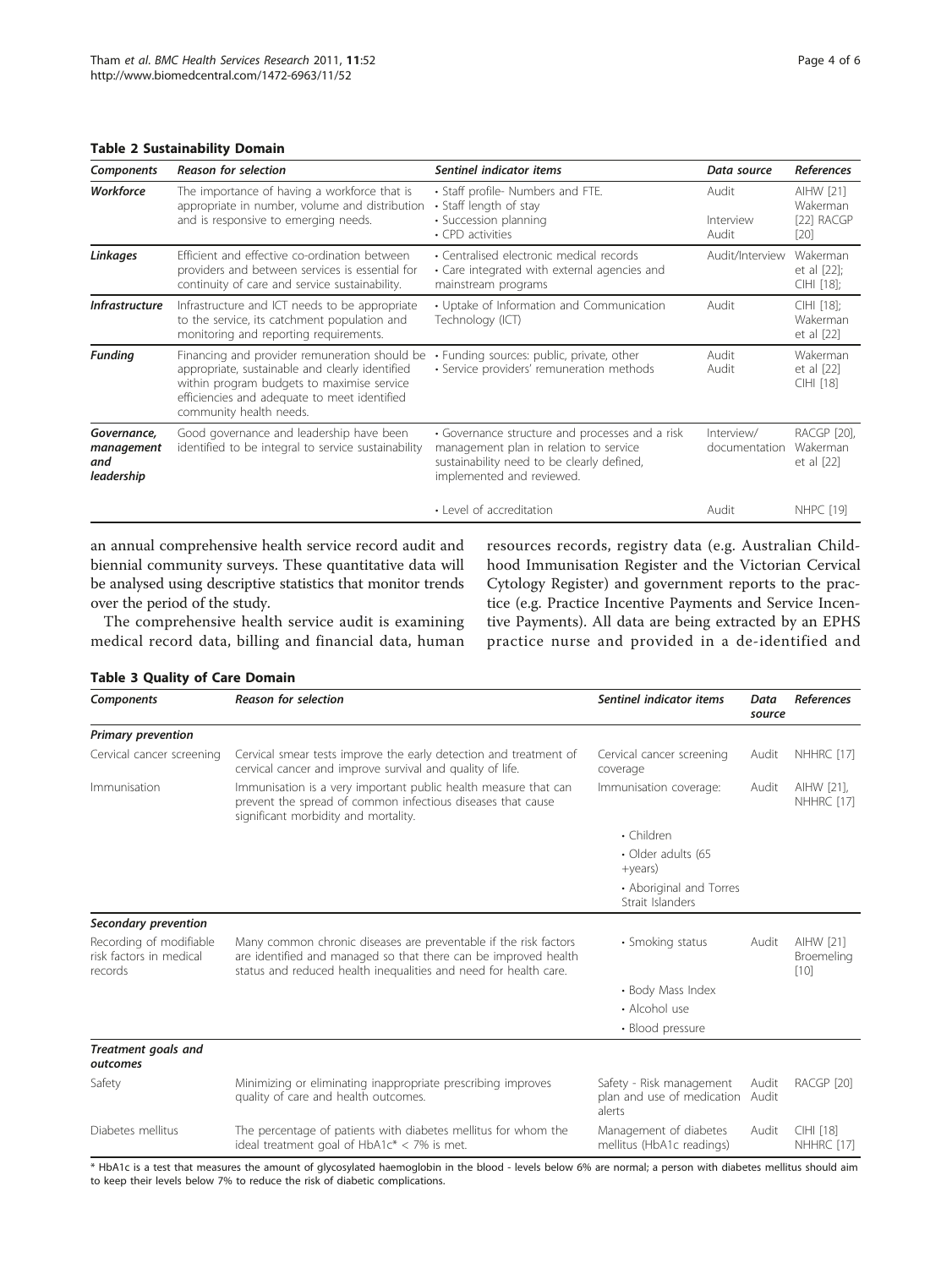aggregated format to the external university research team to ensure utmost privacy and confidentiality of patient and health service records.

Further quantitative data are to be obtained through a biennial community survey that is to be delivered to all residents in the catchment area and is designed to obtain information in relation to health service utilisation, satisfaction and need, in addition to health risk behaviours.

The qualitative data that explores sustainability of the service and the impact of the EPHS on the local community are being obtained by in-depth interviews with key stakeholders and document analysis. These data will be transcribed and thematically analysed and triangulated with the quantitative data for validation and clarification of the data. As new understandings emerge through this iterative and reflective process, new indicators will be developed or existing indicators may be modified.

# Knowledge translation

Engagement with the local community is essential for this study as the current health service grew from community activism in collaboration with the local doctor and regional community health service. A detailed communication strategy, including community forums and articles in the local newspaper, will ensure that all stakeholders and community residents are kept informed of the purpose and conduct of the evaluation study. The conduct of the research and dissemination of findings will be guided by a Reference Group that will be comprised of representatives from the local community (leaders, businesses and community groups), regional health authorities, and general practice support agencies (e.g. Divisions of General Practice and general practice education and training services). The research team will provide information to the community through plain language summaries, oral presentations and presence at key community events.

#### Ethics

The study has obtained ethics approvals from Monash University Human Research Ethics Committee (CF08/ 0419- 2008000176; CF08/0238 - 2008000089; CF08/ 2434 - 2008001256; CF10/2540 - 20100001423).

# **Discussion**

Ongoing monitoring and evaluation of successful rural health service models is needed to provide sound empirical evidence of what makes a primary health care service sustainable and effective in a rapidly changing health policy environment in order to provide an evidence base that can inform health service policy makers and other rural health services.

This iterative evaluation framework and methodology aims to ensure the ongoing monitoring of service activity and health outcomes associated with the service that allows researchers, health service providers and administrators to assess the extent to which health service objectives have been met; the factors that have helped or hindered achievements; what worked or did not work well and why; what aspects of the service could be improved and how; what benefits have been realised and for whom; the level of community satisfaction with the service; and the impact of a health service on community viability.

This evaluation focuses on health service performance and capacity rather than focussing on how well a particular disease is treated. This raises challenges in identifying appropriate indicators as primary health care organisation and function is complex, dynamic and composed of both measurable and unmeasurable elements [[23\]](#page-5-0) that are subject to many external influences that can impede performance, sustainability and quality of care. The scope and breadth of ideal indicators for the components of each domain in the research literature is more extensive than those selected for this study. The selection of indicators was limited principally by the types of data items that are stored in paper records and electronic databases that are reliable, valid and readily extracted.

This study also provides an opportunity to assess, over time, the effect of locally available health promotion, preventive and early intervention programs on health literacy and health status of a small rural community. As it is possible to relate the EPHS catchment to a geographically circumscribed hinterland, this evaluation may examine the associations between sustainable local health services and community viability and prosperity through examining community satisfaction, growth, employment, and multiplier effect indicators. Hence, building on previous studies that highlighted the significance of rural hospitals and health services to the local economy and fortune of rural communities [[25](#page-5-0)], the findings from this study may assist health authorities and other small rural communities to benchmark what services are appropriate and successful.

The danger in not undertaking such comprehensive longitudinal research to identify "what works well, where and why" is the risk of widening health differential between urban and rural communities; increasing costs of health care treatment to individuals and to government; and reduced implementation of best practice care equitably to all communities.

The need to provide equitable access to quality primary health services for Australia's rural communities is essential and urgent. However, the evidence base for rural health service design remains sparse. This longitudinal